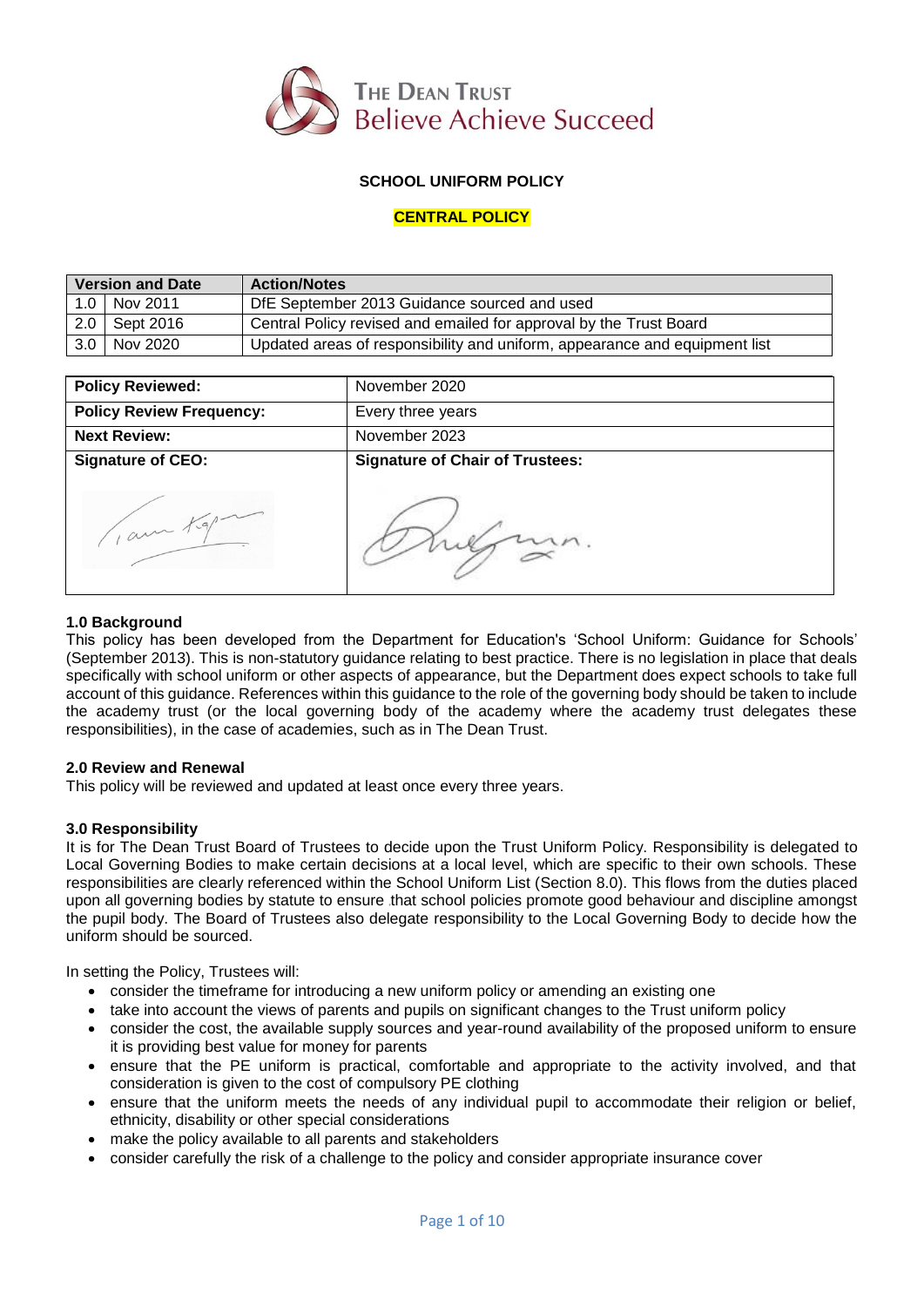

### **4.0 The importance of cost consideration**

The School Admissions Code 2014 (last updated September 2015), which is statutory guidance, states that Admission authorities must ensure that *policies around school uniform or school trips do not discourage parents from applying for a place for their child*. No school uniform should be so expensive as to leave pupils or their families feeling unable to apply to, or attend, a school of their choice. The Trust will therefore give high priority to cost considerations. The Trust will demonstrate to the funding agency how best value has been achieved and keep the cost of supplying the uniform under review.

The school uniform should be easily available for parents to purchase and schools should seek to select items that can be purchased cheaply, for example in a supermarket or other good value shop. Schools should keep compulsory branded items to a minimum and avoid specifying expensive items of uniform e.g. expensive outdoor coats.

The Trust strive to obtain the best value for money from suppliers. Any savings negotiated with suppliers will be passed on to parents wherever possible. Schools should not enter into cash back arrangements. Exclusive single supplier contracts should be avoided unless regular tendering competitions are run where more than one supplier can compete for the contract and where best value for parents is secured.

The Department for Education has produced guidance on general procurement issues for schools and academies which the Trust follows (see [https://www.gov.uk/government/collections/procurement-policy-notes\)](https://www.gov.uk/government/collections/procurement-policy-notes).

The Dean Trust schools are encouraged, where possible, to help with the cost of school clothing in cases of financial hardship: supporting new intakes of children entering the school; or in the event of substantial changes to the existing uniform. Frequent changes to the uniform will be avoided.

### **5.0 Human Rights, Equality and Discrimination considerations**

Some religions and beliefs require their adherents to conform to a particular dress code, or to otherwise outwardly manifest their belief. This could include wearing or carrying specific religious artefacts, not cutting their hair, dressing in a particular manner, or covering their head. Whilst pupils at Dean Trust Schools have <sup>1</sup> the right to manifest a religion or belief, this is not necessarily the case for all times, places or in a particular manner<sup>2</sup>.

To promote and secure cohesion and good order in the school, or genuine health and safety or security considerations, the Trust reserves the right to restrict an individual's rights to manifest their religion or belief. The Trust must balance the rights of individual pupils against the best interests of the school community as a whole. Nevertheless, it should be possible for most religious requirements to be met within a school uniform policy and the Trust will act reasonably through consultation and dialogue in accommodating these.

In formulating this policy, Trustees considered their obligations not to discriminate unlawfully<sup>3</sup>. For example, it is not expected that the cost of girls' uniform is significantly more expensive than boys or vice-versa as this may constitute unlawful sex discrimination. The Trust also considered the concept of "indirect" discrimination. This involved the application of a requirement, which, although applied equally to everyone, could inadvertently place certain people at a particular disadvantage because of their gender, race, sexual orientation, religion or belief or gender reassignment. Pupils who identify as the opposite sex to their birth sex are permitted to wear the uniform of their preferred gender, after discussion with the Headteacher and their parents/carers.

#### **6.0 Complaints and challenges to school uniform policy**

Disputes about school uniforms should be resolved locally and should be pursued in accordance with the Trust Complaints Policy. In law, The Dean Trust has a complaints procedure in place to deal with issues such as a complaint about school uniform through which parents can lodge their grievances and/or objections easily. School and Trust staff will consult and work closely with parents to arrive at a mutually acceptable outcome. If a school

 $\overline{a}$ 

<sup>1</sup> See Human Rights Act 1998

<sup>2</sup> See Equality Act 2010

<sup>3</sup> See Equality Act 2010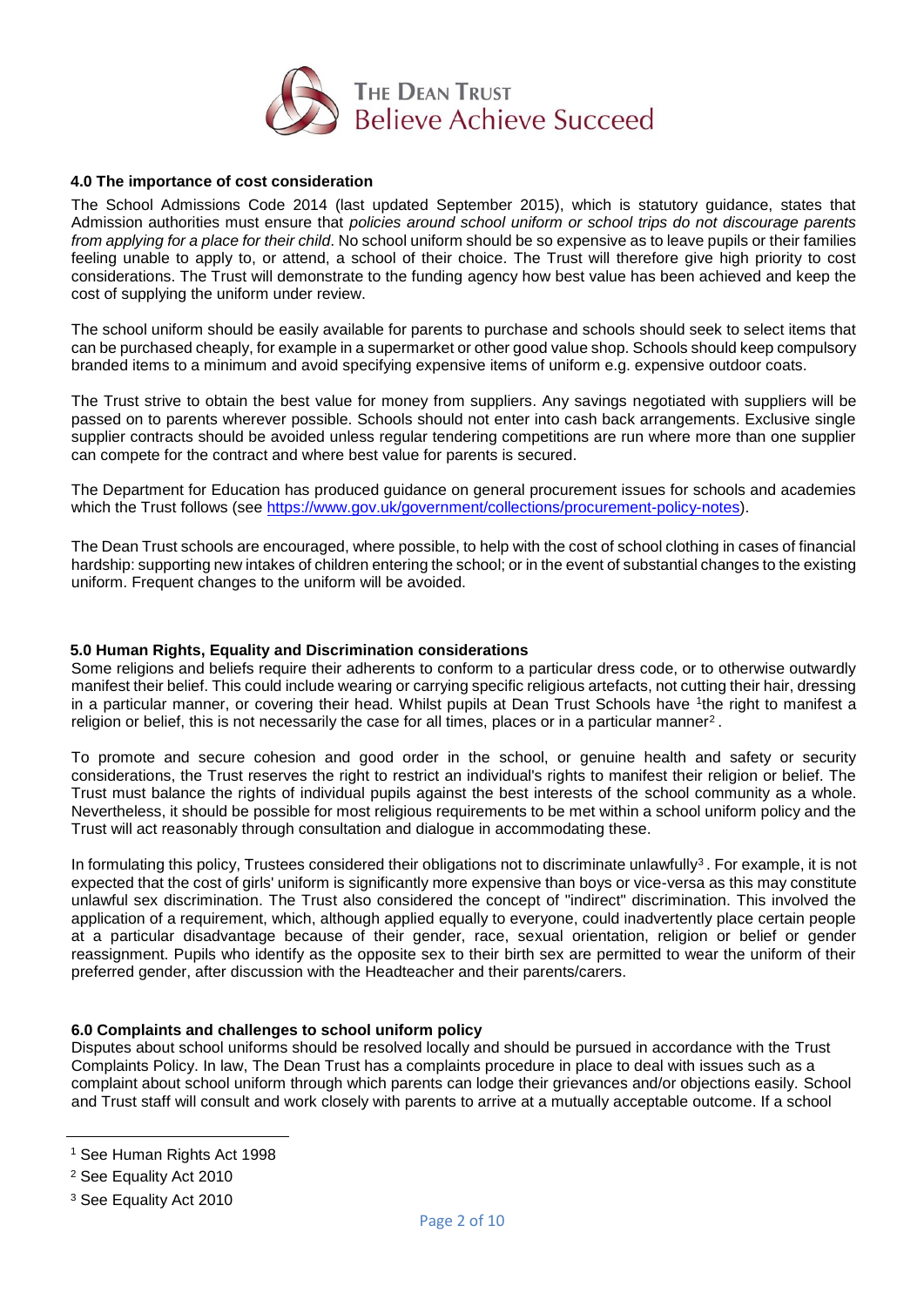

has in place a contract with a specific supplier, the local governing body will ensure that the supplier has an agreed procedure to deal with parental complaints about the supply and quality of uniform.

### **7.0 Pupil non-compliance**

School staff can discipline pupils for breaching the Trust's rules on appearance or uniform. This should be carried out in accordance with the Trust's published behaviour policy.

A Headteacher, or a person authorised by the headteacher, may ask a pupil to go home briefly to remedy a breach of the school's rules on appearance or uniform prior to the school day beginning. When making this decision, schools will consider the child's age and vulnerability, the ease and time it will take, and the availability of the child's parents. This is not an exclusion but an authorisation before the school day begins, accepting that the pupil may be a little late on their return. This ensures that the pupil can be compliant and 'ready to learn' on their return. However, if the pupil continues to breach uniform rules in such a way as to be sent home to avoid school, or takes longer than is strictly necessary to effect the change, the pupil's absence may be counted as an unauthorised absence. In either case the pupil's parents must be notified and the absence should be recorded. If a school is considering excluding a pupil in response to breaches of uniform policy, then this must be in line with the legal requirements for exclusion.

### **8.0 THE DEAN TRUST UNIFORM LIST**

Trust schools will issue a uniform list to all parents/carers of new pupils as soon as possible after their child's place has been confirmed (either via email, hard copy or on the school website).

#### **8.1 SIXTH FORM**

For programmes of study where there is a large proportion of practical activities, appropriate practical clothing is required. In the Common Room, social and learning areas business dress is expected.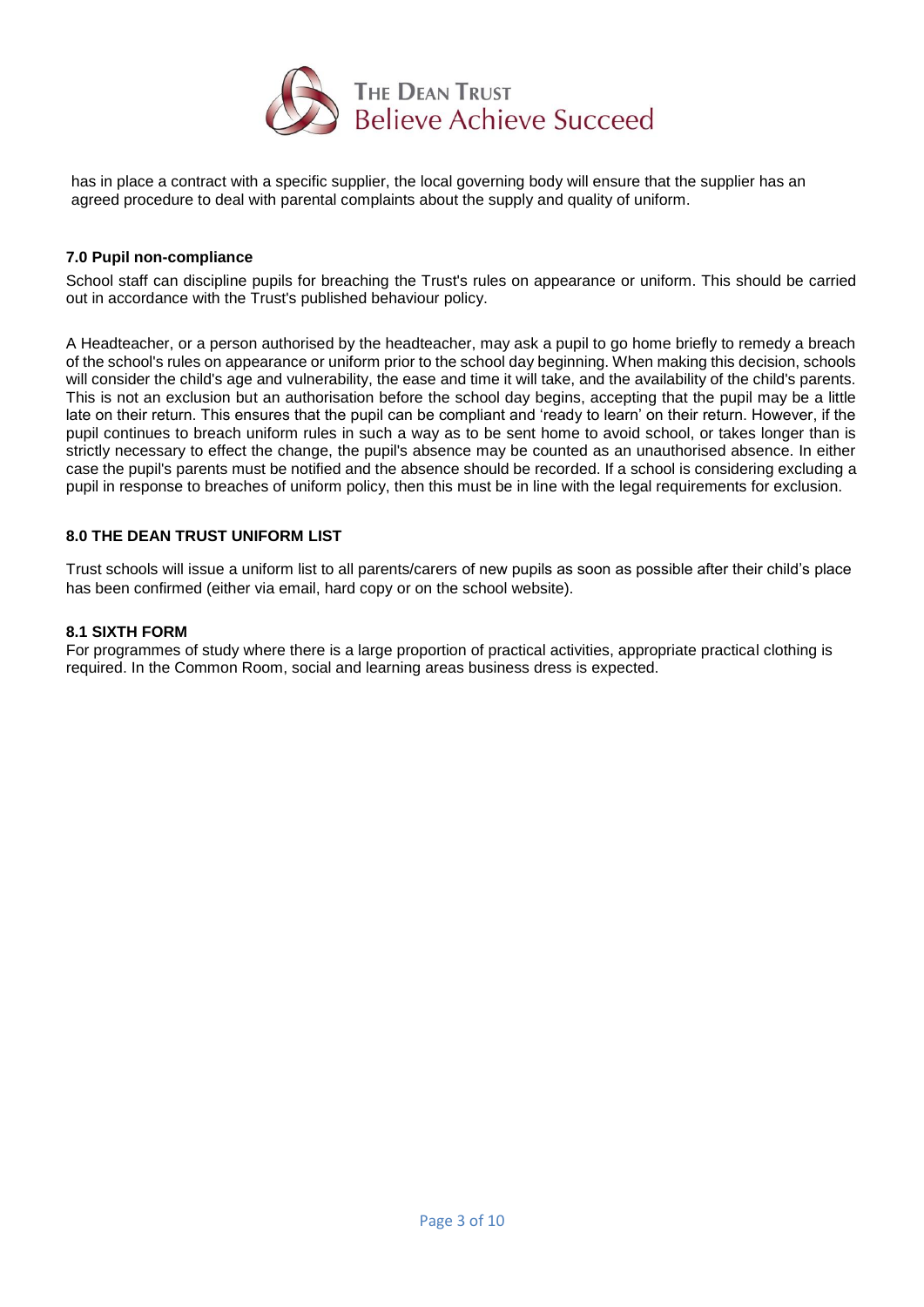

# **8.2 SECONDARY SCHOOLS**

# **8.2.1 Secondary School Uniform (Girls)**

| <b>Uniform Item</b>                                           | <b>Acceptable Style</b>                                                   | <b>Local Governing Body able to</b><br>decide upon local style? |  |
|---------------------------------------------------------------|---------------------------------------------------------------------------|-----------------------------------------------------------------|--|
| <b>Blazer</b>                                                 | Burgundy<br>School Logo                                                   | No                                                              |  |
| <b>Skirt</b>                                                  | Grey or Black<br>Box Pleated, Knee Length                                 | Yes                                                             |  |
| Shirt                                                         | White<br>Button-Up, Collar                                                | No                                                              |  |
| Tie                                                           | <b>School Colours</b><br>Clip-On                                          | <b>No</b>                                                       |  |
| <b>Socks</b>                                                  | Grey or Black<br>Plain, Knee Length                                       | Yes                                                             |  |
| Shoes                                                         | <b>Black</b><br>Plain, Flat Heeled, Smooth Soles                          |                                                                 |  |
| PE Kit                                                        | T-Shirt / Top<br><b>Shorts</b><br><b>Socks</b><br>Trainers / Sports Boots | Yes                                                             |  |
| Optional                                                      |                                                                           |                                                                 |  |
| <b>Uniform Item</b>                                           | <b>Acceptable Style</b>                                                   | <b>Local Governing Body able to</b><br>decide upon local style? |  |
| <b>Trousers</b>                                               | <b>Black or Grey</b><br>Tailored                                          | Yes                                                             |  |
| <b>Pinafore Dress</b><br>(Only if permitted for whole school) | Grey                                                                      | Yes                                                             |  |
| Jumper<br>(Only underneath Blazer)                            | Grey<br>Dean Trust Badge                                                  | No                                                              |  |
| Grey or Black<br><b>Tights</b><br>Plain                       |                                                                           | Yes                                                             |  |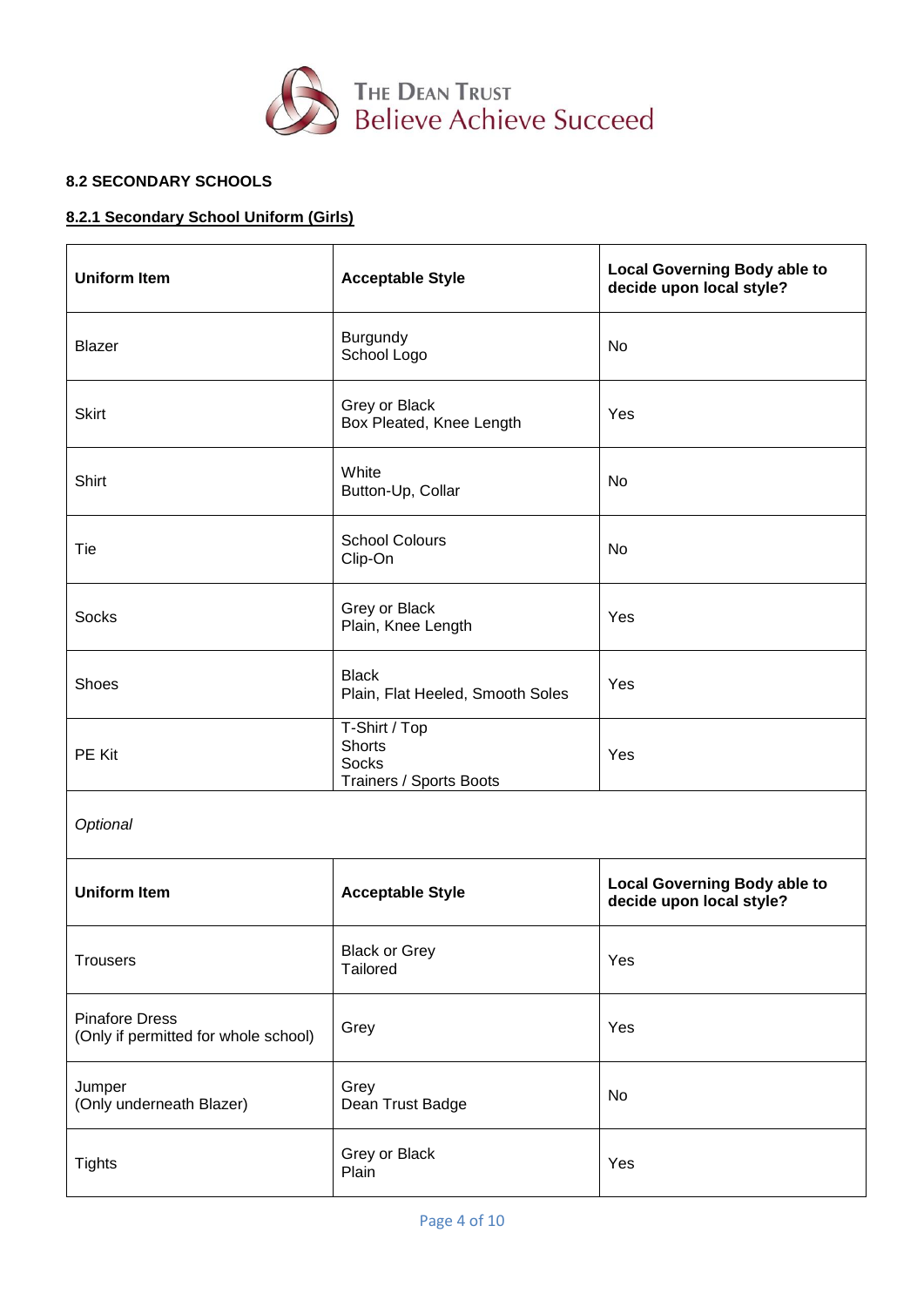

# **8.2.2 Secondary School Uniform (Boys)**

| <b>Uniform Item</b>                | <b>Acceptable Style</b>                                                                              | <b>Local Governing Body able to</b><br>decide upon local style? |  |
|------------------------------------|------------------------------------------------------------------------------------------------------|-----------------------------------------------------------------|--|
| <b>Blazer</b>                      | Burgundy<br>School Logo                                                                              | <b>No</b>                                                       |  |
| <b>Trousers</b>                    | <b>Black or Grey</b><br>Tailored                                                                     | Yes                                                             |  |
| Shirt                              | White<br>Button-Up, Collar                                                                           | N <sub>o</sub>                                                  |  |
| Tie                                | <b>School Colours</b><br>Clip-On                                                                     | <b>No</b>                                                       |  |
| <b>Socks</b>                       | Grey or Black                                                                                        | Yes                                                             |  |
| Shoes                              | <b>Black</b><br>Plain, Flat Heeled, Smooth Soles                                                     | Yes                                                             |  |
| PE Kit                             | T-Shirt / Top with School Logo<br>Shorts with School Logo<br><b>Socks</b><br>Trainers / Sports Boots | Yes                                                             |  |
| Optional                           |                                                                                                      |                                                                 |  |
| <b>Uniform Item</b>                | <b>Acceptable Style</b>                                                                              | <b>Local Governing Body able to</b><br>decide upon local style? |  |
| Jumper<br>(Only underneath Blazer) | Grey<br>Dean Trust Badge                                                                             | <b>No</b>                                                       |  |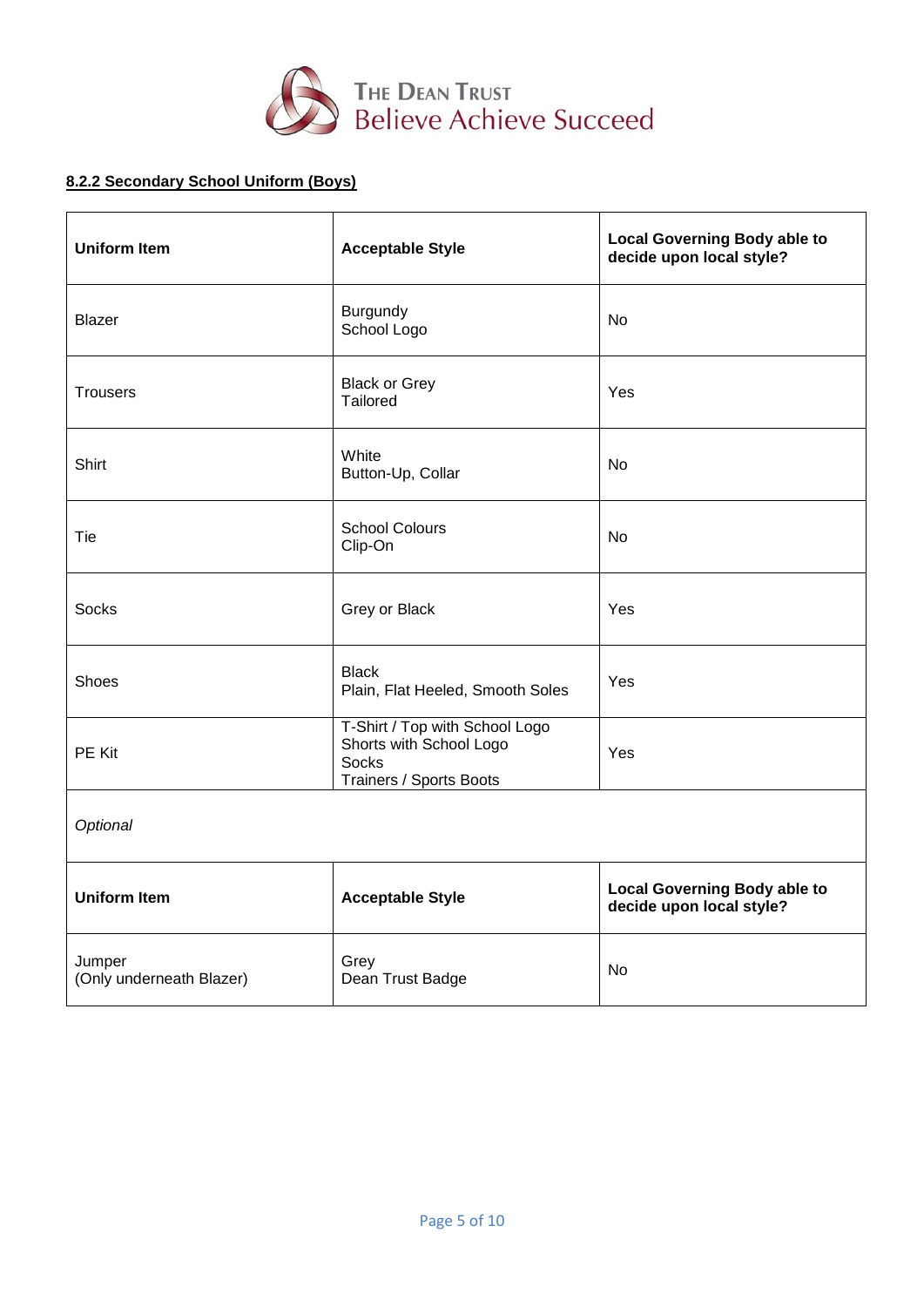

# **8.3 PRIMARY SCHOOLS**

 $\blacksquare$ 

## **8.3.1 Primary School Uniform (Girls)**

| <b>Uniform Item</b>                               | <b>Acceptable Style</b>                                                                    | <b>Local Governing Body able to</b><br>decide upon local style? |  |
|---------------------------------------------------|--------------------------------------------------------------------------------------------|-----------------------------------------------------------------|--|
| Polo T-Shirt                                      | White with school logo                                                                     | Yes                                                             |  |
| <b>Skirt</b>                                      | Grey or Black                                                                              | Yes                                                             |  |
| <b>Socks</b>                                      | Grey, Black or White                                                                       | Yes                                                             |  |
| Shoes                                             | Plain black school shoes<br>(No trainers or boots to be worn)                              | No                                                              |  |
| PE Kit                                            | <b>White T-Shirt</b><br><b>Burgundy Shorts</b><br><b>Socks</b><br><b>Pumps or Trainers</b> | Yes                                                             |  |
| Optional                                          |                                                                                            |                                                                 |  |
| <b>Uniform Item</b>                               | <b>Acceptable Style</b>                                                                    | <b>Local Governing Body able to</b><br>decide upon local style? |  |
| <b>Pinafore Dress</b>                             | Grey or Black                                                                              | Yes                                                             |  |
| <b>Trousers</b>                                   | Grey or Black                                                                              | Yes                                                             |  |
| Jumper                                            | Burgundy with school logo                                                                  | No                                                              |  |
| Cardigan                                          | Burgundy with school logo                                                                  | No                                                              |  |
| <b>Summer Dress</b><br>Various (Summer Term Only) |                                                                                            | Yes                                                             |  |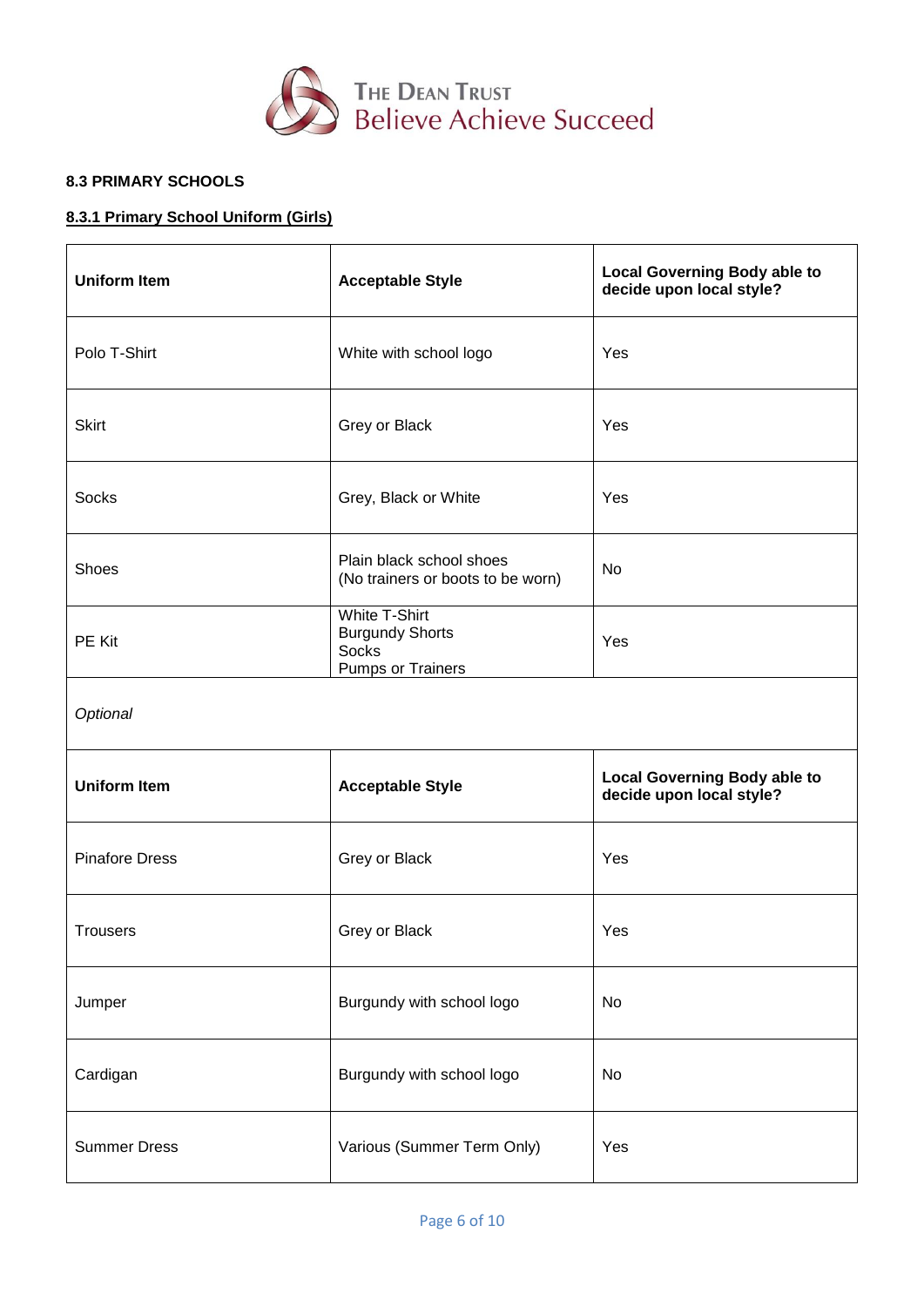

# **8.3.2 Primary School Uniform (Boys)**

| <b>Uniform Item</b><br><b>Acceptable Style</b> |                                                                                            | <b>Local Governing Body able to</b><br>decide upon local style? |  |
|------------------------------------------------|--------------------------------------------------------------------------------------------|-----------------------------------------------------------------|--|
| Polo T-Shirt                                   | White with school logo                                                                     |                                                                 |  |
| <b>Trousers</b>                                | Grey or Black                                                                              | Yes                                                             |  |
| <b>Socks</b>                                   | Grey or Black                                                                              | Yes                                                             |  |
| Shoes                                          | Plain black school shoes<br>(No trainers or boots to be worn)                              | <b>No</b>                                                       |  |
| PE Kit                                         | <b>White T-Shirt</b><br><b>Burgundy Shorts</b><br><b>Socks</b><br><b>Pumps or Trainers</b> | Yes                                                             |  |
| Optional                                       |                                                                                            |                                                                 |  |
| <b>Uniform Item</b>                            | <b>Acceptable Style</b>                                                                    | <b>Local Governing Body able to</b><br>decide upon local style? |  |
| <b>Shorts</b>                                  | Grey or Black                                                                              | Yes                                                             |  |
| Jumper                                         | Burgundy with school logo                                                                  | <b>No</b>                                                       |  |
| Cardigan                                       | Burgundy with school logo                                                                  | <b>No</b>                                                       |  |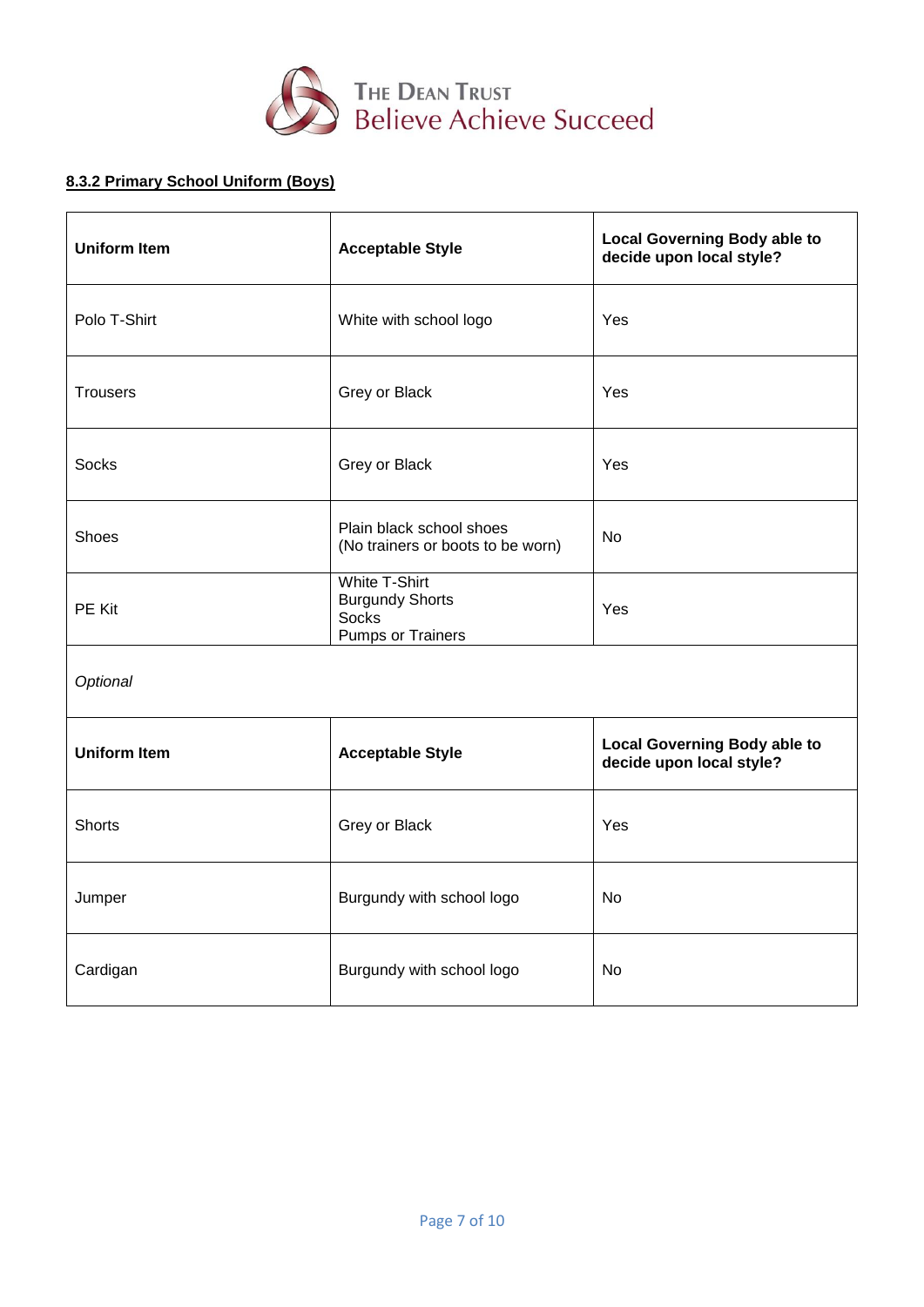

# **9.0 APPEARANCE STANDARDS**

## **9.1 Uniform Standards**

School regulations apply for the following items and sanctions may be applied for failure to meet school standard

| <b>Item</b>     | <b>School standard</b>                                                                                                 | <b>Not allowed</b>                                                                                                                                                  |
|-----------------|------------------------------------------------------------------------------------------------------------------------|---------------------------------------------------------------------------------------------------------------------------------------------------------------------|
| Blazer          | Worn at all times to and from<br>school and around school                                                              | Taking it off without permission<br>Rolled up sleeves                                                                                                               |
| Tie             | Worn at all times                                                                                                      | Taking it off at any time                                                                                                                                           |
| Shirt           | Plain white<br><b>Button collar</b><br>Pointed collar                                                                  | Patterned / logo shirt<br>Revere or any other collar                                                                                                                |
| <b>Skirt</b>    | Regulation skirt length on knee                                                                                        | Rolled up<br>Above knee<br>Any alternative skirt                                                                                                                    |
| <b>Trousers</b> | Plain black tailored<br>(Ready-made crease)                                                                            | Any fashion trousers e.g. fitted slim line or skinny fit<br>Cropped<br>Trailing on the floor (health & safety)<br>Jeans or canvas style                             |
| Shoes           | Plain black only<br>Polishable<br>Flat<br><b>Black sole</b>                                                            | Shoes with sports logo<br>Looking like a trainer or trainer-shoe<br>Patterned shoes<br>Boots (ankle or higher)<br>Trainers / pumps / canvas shoes<br><b>Heels</b>   |
| Socks / Tights  | Girls: Plain grey or black knee<br>length socks or plain grey or<br>black tights<br>Boys: Plain grey or black<br>socks | Ankle socks (secondary)<br><b>Trainer socks</b><br>'Over the knee' socks<br>Patterned socks or tights<br>Leggings                                                   |
| <b>Belt</b>     | Plain black                                                                                                            | ** Fashion or patterned belts                                                                                                                                       |
| Coat/Jacket     | Dark plain                                                                                                             | **Sports jackets<br>**Hoodies<br>**Sweatshirts                                                                                                                      |
| Headwear        | School hijab<br>Black simple small hair slide<br>or hair band                                                          | **Fashionable or coloured hair adornments, items with<br>glitter, flowers, slogans etc<br>** Caps or any other unspecified headwear unless for<br>religious reasons |

\*\* These items will be confiscated.

**The Headteacher (or nominated Deputy) reserves the right to decide what is and what is not acceptable.**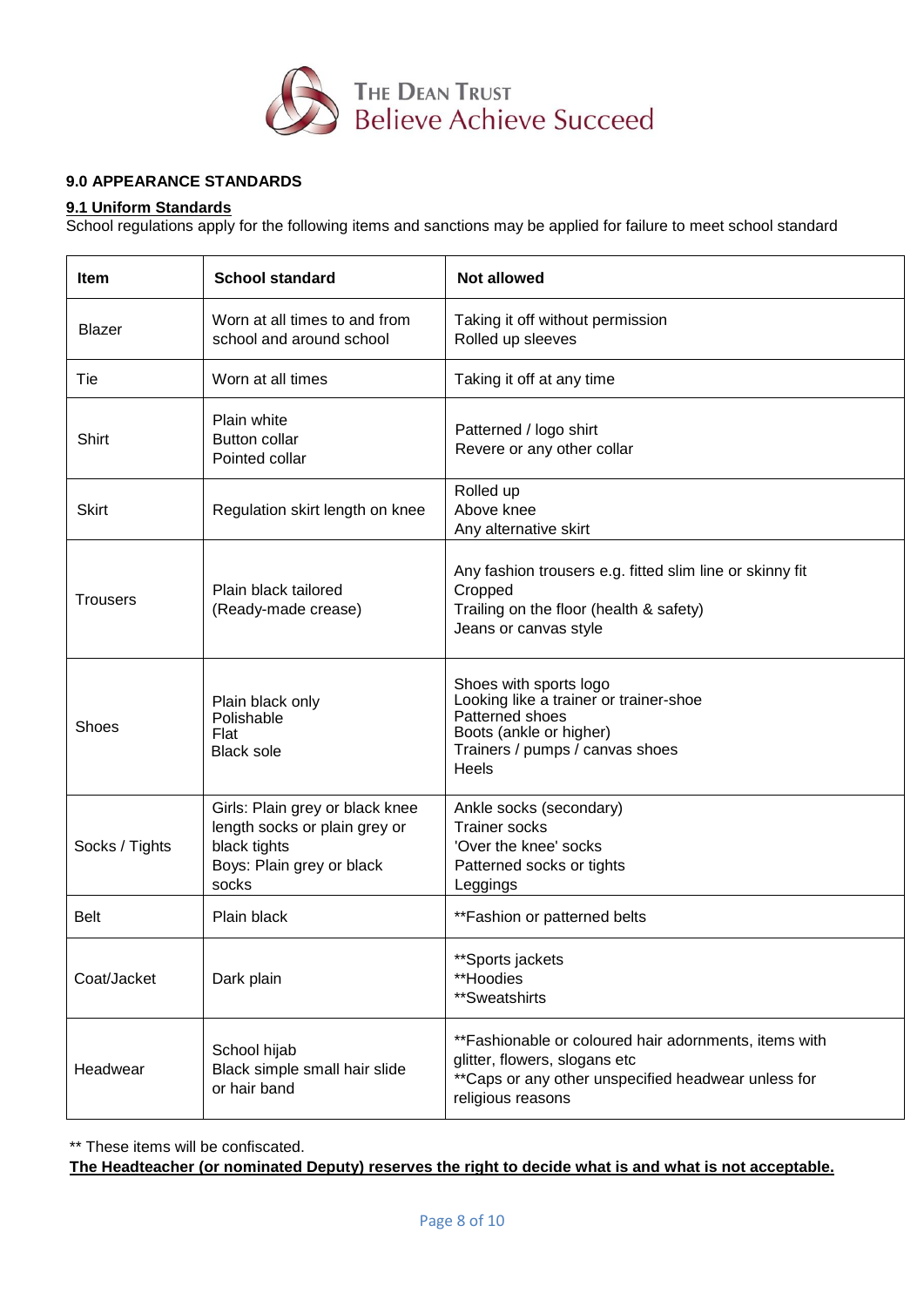

## **9.2 Personal Appearance**

School regulations apply for the following items and sanctions may be applied for failure to meet school standard

| <b>Item</b>                                                                                                | <b>School standard</b>                                                                                                                                                      | <b>Not allowed</b>                                                                                                                                                                                                |
|------------------------------------------------------------------------------------------------------------|-----------------------------------------------------------------------------------------------------------------------------------------------------------------------------|-------------------------------------------------------------------------------------------------------------------------------------------------------------------------------------------------------------------|
| Hairstyles                                                                                                 | Natural in colour<br>Neat and tidy<br>Longer than shoulder-length<br>hair, tied back with plain black<br>hair elastic band<br>No.2 cut minimum and faded<br>into hair style | Extreme styles such as:<br>'Steps', shaving side or all of head, patterns, undercuts<br>or shaving less than no.2<br>'Tip dying,' hair braids or extensions, loose long<br>hair, extreme colours, shaved eyebrows |
| Makeup                                                                                                     | Completely free of make-up                                                                                                                                                  | **Any type of make-up<br>**Fake tan<br>**Make-up bag/items<br>**Lip balm<br>**False eyelashes,                                                                                                                    |
| <b>Nails</b>                                                                                               | Natural, plain, acceptable length                                                                                                                                           | **Nail varnish<br>**False nails                                                                                                                                                                                   |
| Jewellery                                                                                                  | Wristwatch only (at own risk)                                                                                                                                               | **Earrings, studs, facial piercings, rings, bracelets, necklaces                                                                                                                                                  |
| *Mobile phones,<br>iPods, iPads,<br>Tablets,<br><b>iWatches</b><br>Headphones or<br>any 'Smart'<br>devices |                                                                                                                                                                             | **Will be confiscated if seen or heard anywhere on the<br>school site, including headphones/earphones.                                                                                                            |

\*Mobile devices will be confiscated and held in the school safe \*\* These items will be confiscated

**The Headteacher (or nominated Deputy) reserves the right to decide what is and what is not acceptable.**

## **9.3 Mobile Phones**

In an emergency, parents/carers can contact the Pupil Support Manager. If a pupil needs to contact home s/he may see the Pupil Support Manager who will facilitate this. During the school day pupils may hand phones in for safekeeping in the school safe.

Parents/carers may collect any confiscated items from the school. Please contact the school directly to make arrangements. Please note that we do not accept written or telephone requests from parents/carers regarding collection of confiscated items. Otherwise pupils may collect the items themselves at the end of each school half term.

Parents/ carers are strongly advised to ensure that all personal property, including school uniform is clearly marked with pupil's name.

Whilst every effort is made to safeguard property, the school cannot be held responsible for any loss or damage.